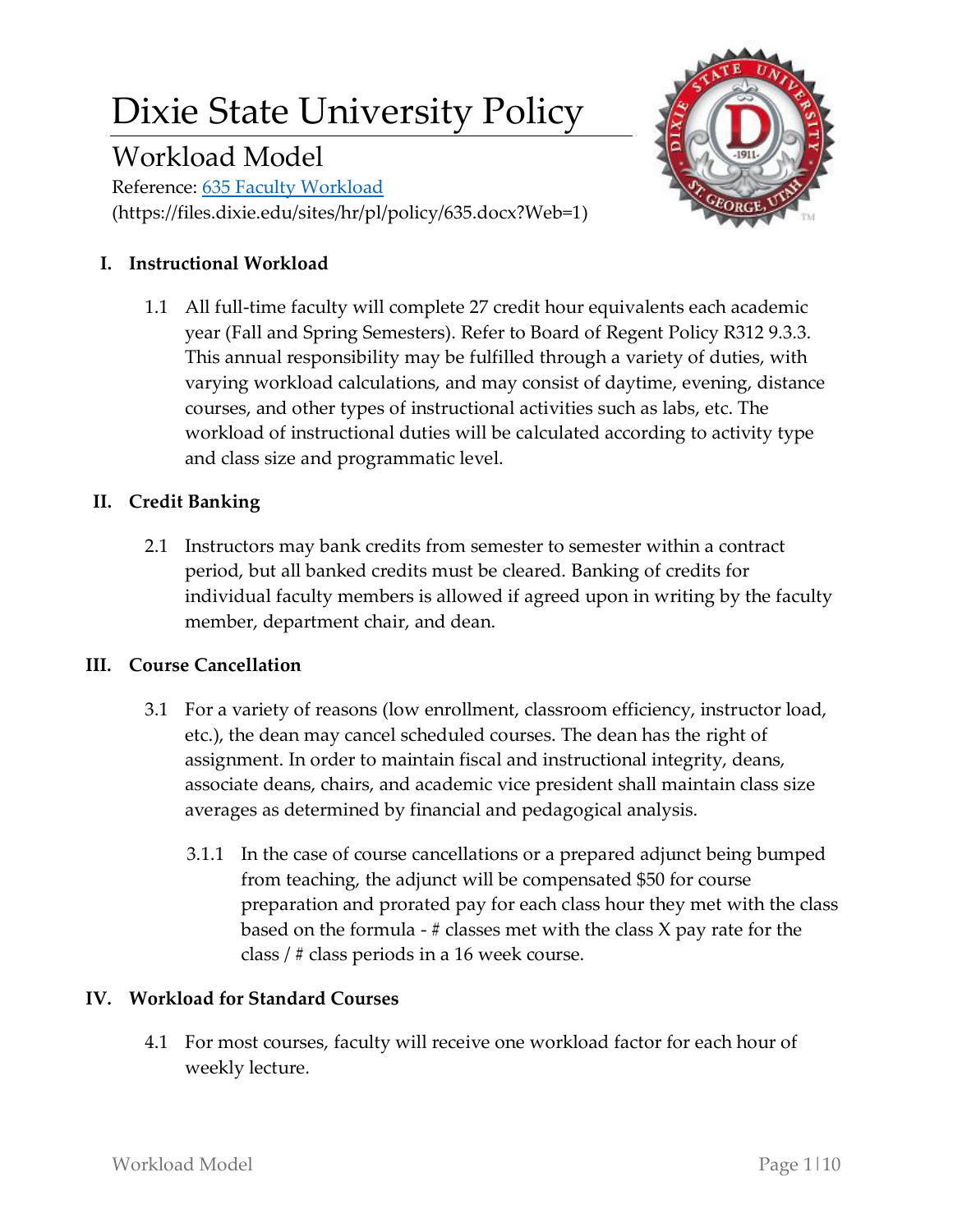# **V. Workload for Specified Activities**

- 5.1 For the following, faculty will receive one workload factor for the total semester contact hours multiplied by .75.
	- 5.1.1 Participation-type PEHR Courses (Tennis, Golf, etc.).
	- 5.1.2 Applied Technology Labs (Auto Labs, Aero Labs etc.).
	- 5.1.3 Courses which, even though one credit, have two or more contact hours per week, such as MUS 1510, 1710, 1720, 1730, and 1740.
	- 5.1.4 Individualized open-entry courses and activities such as the Fitness Center. Because the workload formula is based on total contact hours per semester, hours spent in these activities must be specifically accounted for.

#### **VI. Workload for Field-Based Education Courses**

6.1 Certain classes in the upper division education curriculum have field-based practica that require students to travel to area district schools, where they observe or participate. Education faculty members must coordinate with schools and students, as well as travel to the field-based site for grading. Workload for upper division education courses with field-based components will be calculated by the following formula:

(Regular Workload) \* 1.50

#### **VII. Workload for Science and Nursing Labs**

- 7.1 For conducting science and nursing labs, science and nursing faculty will receive one workload factor for each weekly contact hour of the lab.
	- 7.1.1 GEOL 2310 labs, 150 hours of field trips: 4.5 workload factors.

#### **VIII. Workload for CIS Self-Paced Courses**

8.1 Full-time Faculty. Will receive three workload factors for five weekly instructional hours in the Computer Center. Twenty-five instructional hours in the Computer Center would be a full teaching load. This may be factored in with regular lecture class workload to an equivalent of the standard full time instructional load. These instructional hours may include self-paced instruction time (floor time), preparation and maintenance of self-paced courses, and grading of self-paced courses. In addition, specified administrative duties as defined in 635 Faculty Workload will be expected. Office hours will be kept as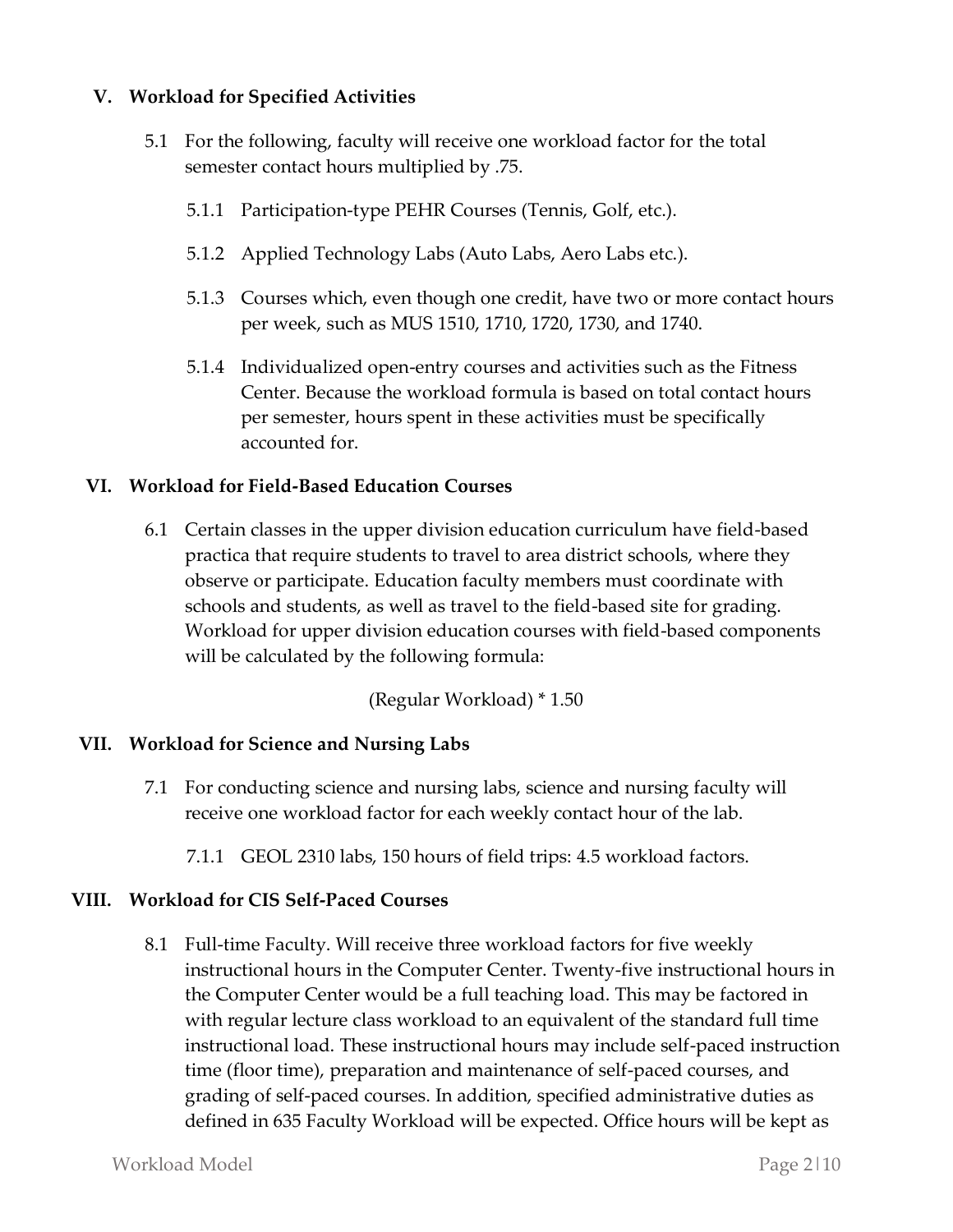per campus policy.

8.2 Adjunct Faculty. Will be hired on a load hour basis with a five weekly contact hour minimum. The maximum hours will be determined by campus policy. The hourly rate will be based on a formula where five weekly contact hours is equivalent to a three-credit workload.

# **IX. Workload for English Courses**

9.1 Workload for English 0990, 1010, 2010, 3010, and 3030 will be loaded at 4 workload factors for instructors before any other applicable workload factors.

# **X. Workload for Team-Taught Courses**

- 10.1 Workload factors given for team-taught courses, those taught by two or more teachers who are primarily responsible for instruction and grading, will be divided among responsible teachers as determined by the dean, department chair, and the faculty. Individual teachers will not receive full workload for team-taught courses.
	- 10.1.1 In cases where the work involved in instructing the course is as heavy for each as it would be in a course taught by a single teacher, with the academic vice president's approval, responsible teachers will divide the regular workload for the course multiplied by 1.5.

#### **XI. Workload for Concurrent Combined Level Courses**

11.1 For example, there is not enough demand for either a beginning or an intermediate course of a given variety; however, when the two courses are combined, there is enough demand to justify teaching the two courses together. For example, there may not be enough demand for a specific type of beginning art course or an intermediate art course of the same variety; however, when the two courses are combined and offered concurrently, there is enough demand to justify the courses in a concurrent format. When beginning and intermediate courses are taught concurrently, the teacher will receive workload for one of the courses, but not both.

# **XII. Workload for Music Courses**

12.1 The music faculty are involved in two types of educational activities: academic instruction (which is classroom-based lecture and generally does not involve musical performance) and performance instruction (which is rehearsal hall or studio based and involves direct application of performing techniques). Performance instruction requires music faculty to produce several public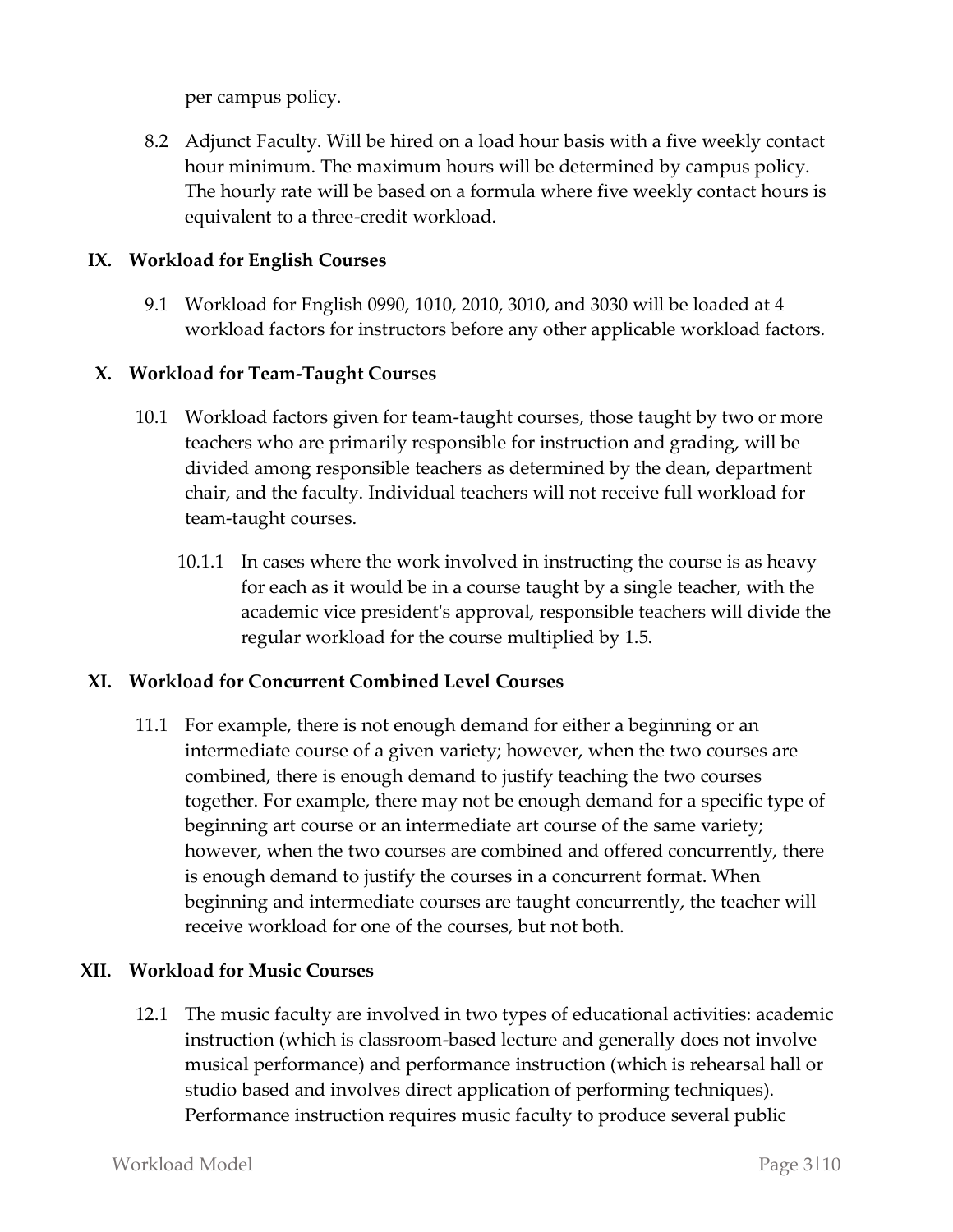performances and concerts as well as provide musical selections for a variety of Dixie State University activities at the discretion of the President and the Faculty, Staff, and Alumni Associations. (e.g., commencement exercises and holiday events).

- 12.1.1 Academic instruction load will be calculated for the music program as it is for each of the other programs: one hour of weekly lecture = one workload factor.
- 12.1.2 Performance instruction for ensembles in the music program will be calculated by the following formula: one hour of weekly lecture or lab = 1.3 workload factors.
- 12.1.3 Private instruction included as a part of the workload for full time faculty. Faculty would receive 2 credits of workload for every 3 hours of private instruction. The portion of regular workload assigned to private lessons will be approved by the department chair. Private instruction beyond the regular workload (overload) will be limited to 4 credit hours (or 6 hours of instruction) per semester. Overload and adjunct private instruction will be compensated directly through student fees.
- 12.1.4 Because of the above acknowledgment, there will be no additional workload reassignment granted for administration or the extra- and cocurricular activities of the music program.
- 12.1.5 Workload for Recital: No workload to be granted for Voice Recital, MUSIC 4890 or MUSIC 4891, Piano Recital and future music recital courses. These senior recital courses are taken concurrently with private instruction, therefore, workload/remuneration should not be granted for both.

# **XIII. FYE Courses**

13.1 Faculty teaching First Year Experience courses approved for 1 credit hour and requiring two contact hours per week will be compensated at 1 workload factor per contact hour.

#### **XIV. Independent Study Courses**

14.1 Workload for independent study courses will be 1/10 per student. Independent study pay cannot be used as part of a faculty member's regular workload.

#### **XV. Workload for Practicum Courses**

15.1 PENDING – NOT APPROVED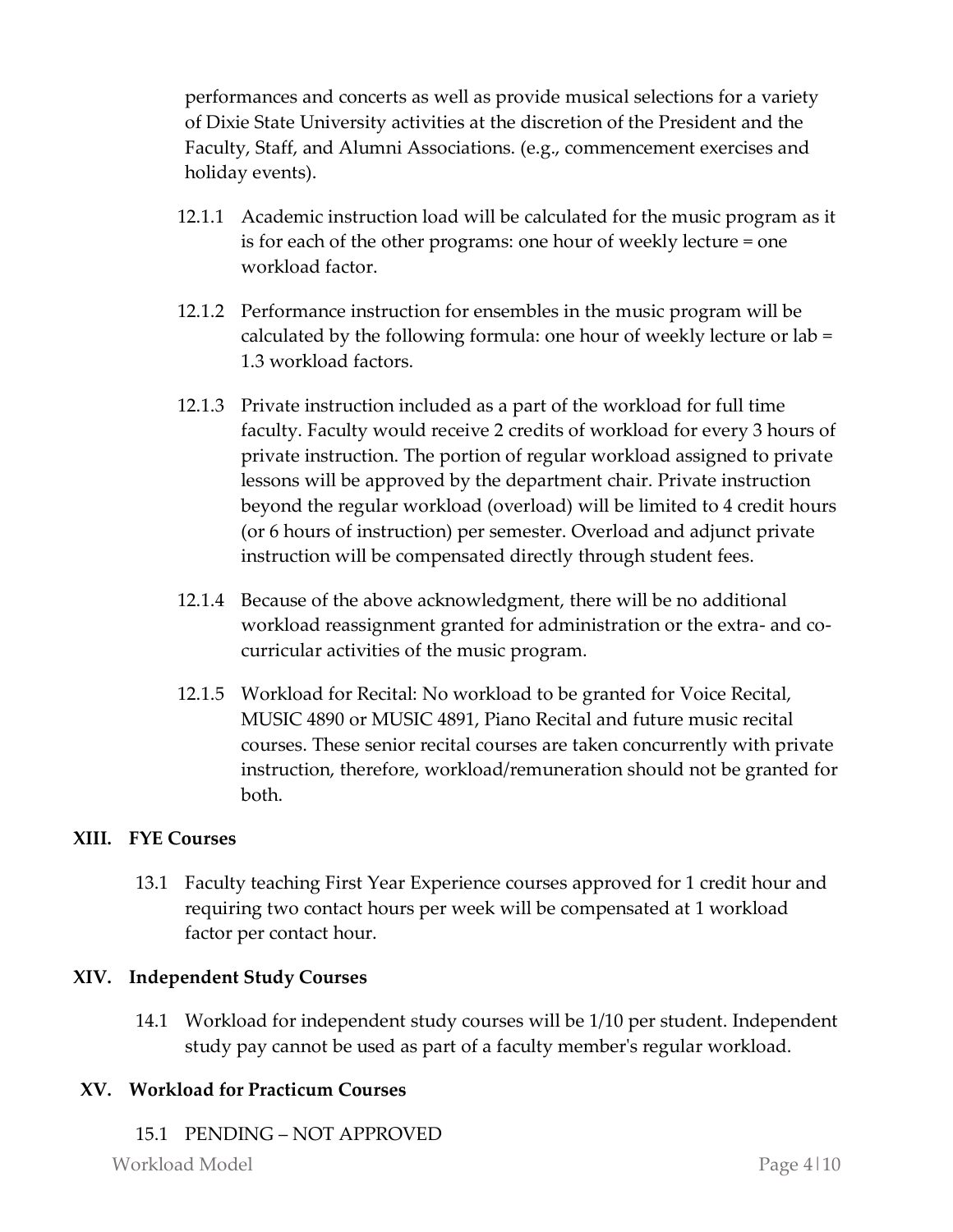#### **XVI. Workload for Distance Education**

16.1 Compensation for online courses will be at the same rate and in the same form as compensation provided for development of regular courses. Online class size shall be limited so they are no larger than equivalent on campus courses.

#### **XVII. Exceptional Workload Arrangements**

17.1 On very rare occasions, situations may arise that require unusual workload elements, workload reassignment, workload calculation, etc. Such exceptions will require the approval of 1) the faculty member, 2) the department chair, 3) the division associate dean, 4) the school dean, and 5) the academic vice president before they may be implemented.

#### **XVIII. Workload for Administrative Duties**

- 18.1 Faculty is asked to perform non-classroom administrative duties. Faculty performing several of these administrative duties--such as serving on committees, recruiting students in the department, and helping to formulate department policies--will receive no overload or contract compensation because these duties are considered part of the faculty's regular job description that must be completed to support instruction. However, some administrative duties are so heavy that they require additional remuneration. Among these duties are such things as serving as newspaper advisor, Faculty Senate President, or honors director. Faculty who perform the following duties will receive the amounts of workload factors indicated:
	- 18.1.1 Advisor of DECA: 4workload factors per year.
	- 18.1.2 Advisor of PBL: 4 workload factors per year.
	- 18.1.3 Advisor of VICA: 4 workload factors per year.
	- 18.1.4 Honors Director: 3 workload factors per semester (fall and spring) and summer stipend equal to 3 workload factors at the summer adjunct rate.
	- 18.1.5 Dixie Forum Coordinator: 6 workload factors per year.
	- 18.1.6 Writing Center Coordinator: 6 workload factors per year.
	- 18.1.7 Advisor to the Newspaper: 6 workload factors per year.
	- 18.1.8 Advisor to the Southern Quill: 3 workload factors per year.
	- 18.1.9 Faculty Senate President: 6 workload factors per year.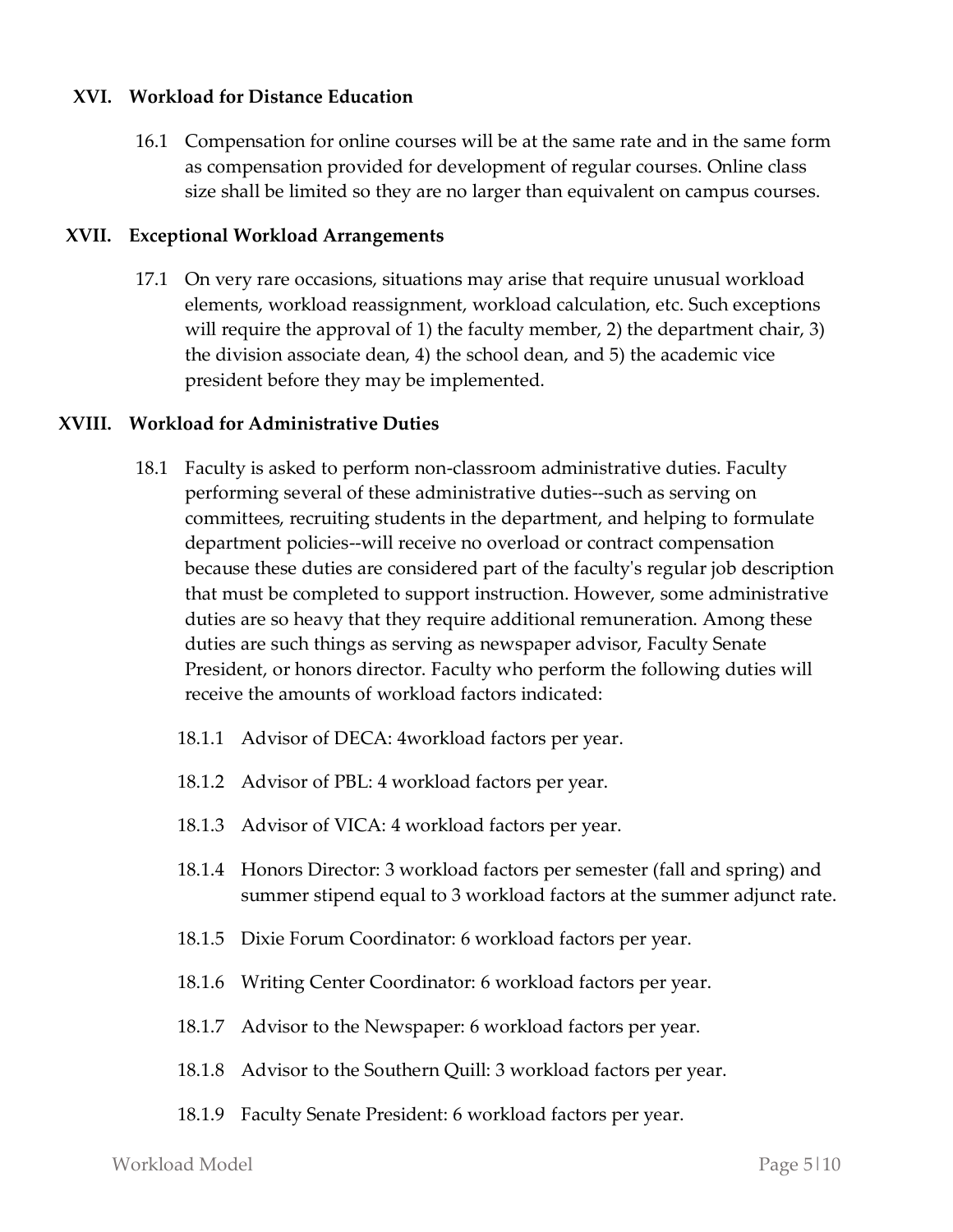- 18.1.10 Science Museum Curator: 2 workload factors per year.
- 18.1.11 Campus Service Learning Director: 4 workload factors per year.
- 18.1.12 Developmental Studies Lead Instructors: 3 workload factors per year for two teachers, one in math and the other in composition.
- 18.1.13 Advisor of ACM (Association of Computing Machinery) Club: 4 workload factors per year.
- 18.1.14 Undergraduate Research Committee Chair: 3 workload factors for fall semester and 6 workload factors for spring semester to supervise and direct DSC undergraduate research.
- 18.1.15 Department Chairs have authority to award from 1 to 3 workload factors to full time faculty per semester for exceptional recruitment projects beyond the scope of traditional recruitment. One workload release time must be equal to 15 or more hours of faculty work. Release time is not for service but for recruitment of non-DSC students to DSC.
- 18.1.16 Faculty Senate Special Assignments. Curriculum Committee Chair: 3 credits per semester. Other projects, particularly policy revisions and faculty development, to be negotiated by the Faculty Senate Executive Committee and the Academic Vice President, perhaps to be awarded to President-Elect, Past President, or other Faculty Senate members to work on these projects. May not be awarded every semester, may be divided into more than one reassignment: 3 credits per semester.
- 18.1.17 Director Southwest Symphony: \$1,700 stipend per semester (fall and spring).
- 18.1.18 Advisor of VITA (Volunteer Income Tax Assistance) Program 3 credit workload for spring semester. At the discretion of the Dean and the demands of the VITA program, an additional 3 credit workload for spring semester may be assigned to a second instructor.
- 18.1.19 FYE (First Year Experience) Coordinator: 3 workload factors per semester (fall, spring and summer).
- 18.1.20 Faculty Athletic Representative: 3 workload factors per semester (fall and spring) and a \$1,700 stipend for summer semester.
- 18.1.21 Faculty Senate Secretary/Treasurer: 1 workload factor per semester (fall and spring).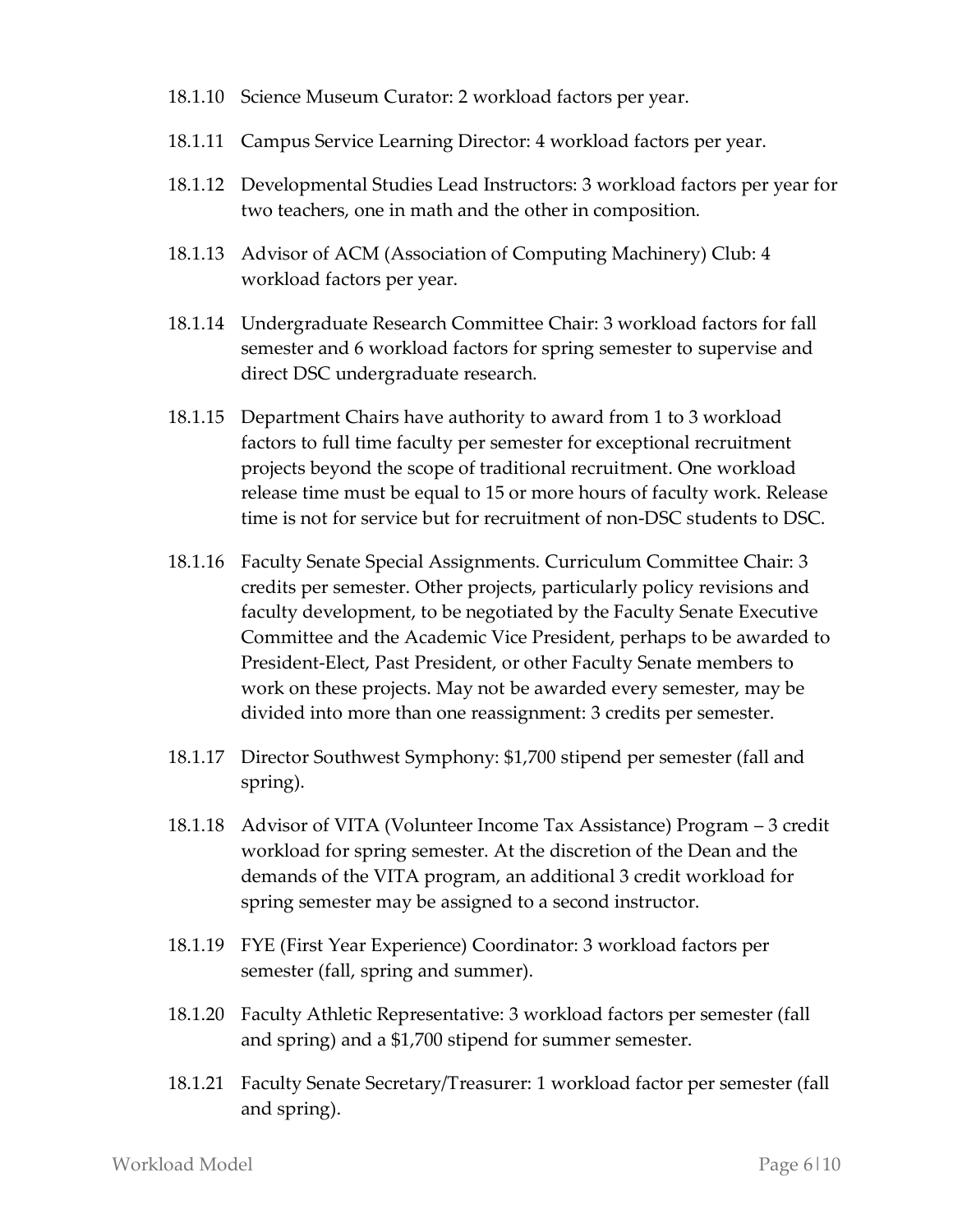- 18.1.22 Entrepreneurship and Innovation Efforts: Up to a maximum of 3 workload factors per semester (fall and spring) to one CIT faculty member to provide guidance and direction to technical entrepreneurship and innovation efforts.
- 18.1.23 Academic Liaison: At the discretion of the Vice President Academic Services, 3 to 9 workload factors per semester depending on the accreditation cycle.
- 18.1.24 CIT Network Administration: 1 to 3 workload factors per semester and summer to one or two department faculty members.
- 18.1.25 ESOL Program Director: 5 workload factors per year (3 workload factors fall semester and 2 workload factors spring semester).
- 18.1.26 Nursing and Allied Health Direct Clinical Supervisor: Calculated as:

#faculty contact hours/15 X .75

(e.g. 12 clinical shifts  $X$  10 hours each/15  $X$  .75 = 6 workload factors)

18.1.27 Nursing and Allied Health Indirect Clinical Supervisor: Calculated as:

#course clinical contact hours/15 X .3

(e.g. 75 clinical contact hours/15 X  $.3 = 1.5$  workload factors)

### **XIX. Associate Dean Workload**

- 19.1 Associate Deans will receive workload reassignment of a minimum of 3 credits per semester (fall and spring).
- 19.2 Associate Deans will receive a stipend: \$2,500 per semester (fall and spring). \$5,000 for summer semester (calculated at \$2,500 per semester plus summer adjustment of 10% (\$250), plus 3 credits of compensation at summer adjunct rate (\$2,250)).

# **XX. Department Chair and Nursing & Allied Health Program Coordinator Workload**

- 20.1 Department Chairs and Nursing & Allied Health Program Coordinators will receive workload reassignment of 3 credits per semester (fall and spring). The Dean may allocate an additional 3 credits per academic year (totaling to a maximum of 9 credits per academic year).
- 20.2 Department Chairs and Nursing & Allied Health Program Coordinators will receive a stipend: \$2,500 per semester (fall and spring). \$5,000 for summer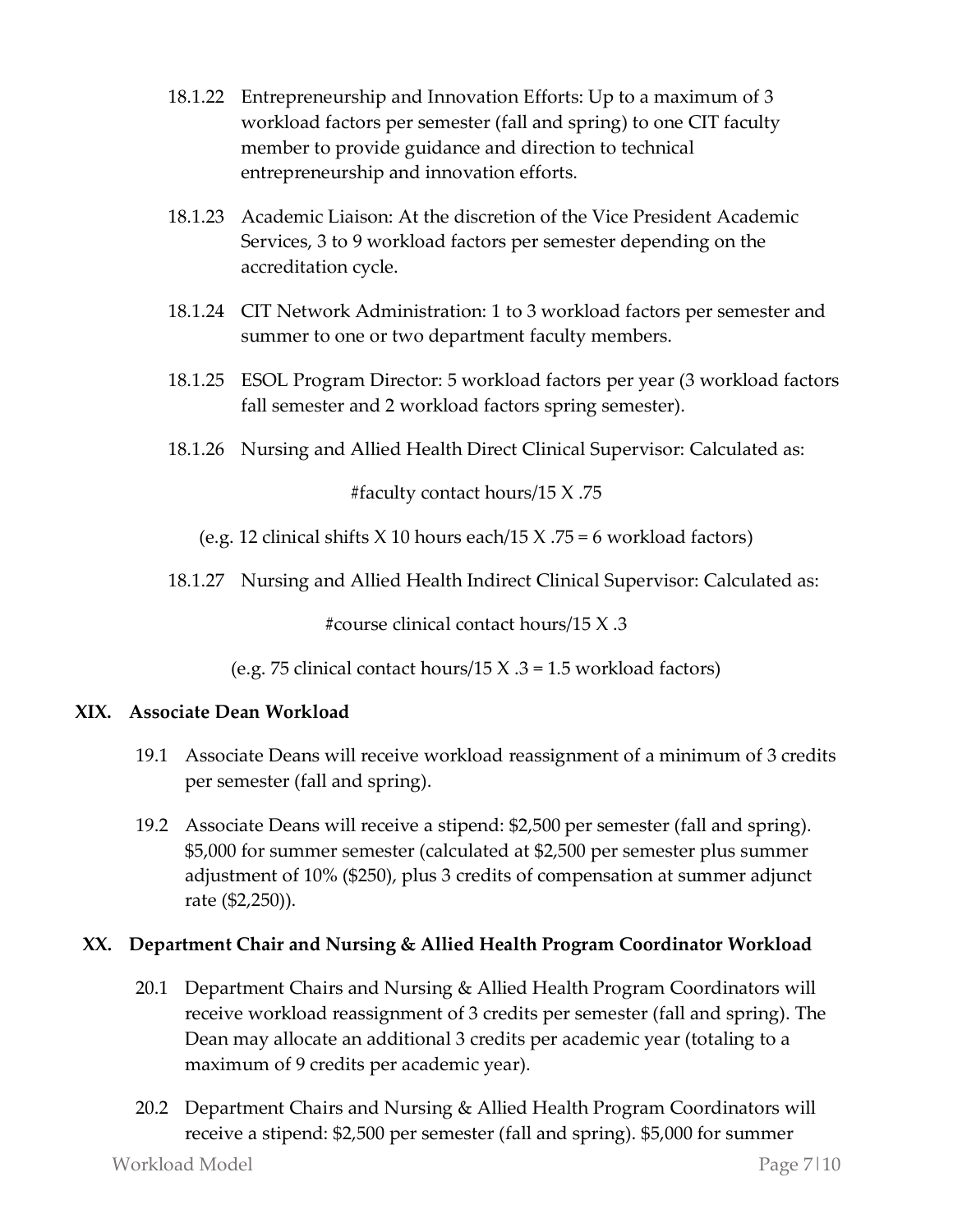semester (calculated at \$2,500 per semester, plus summer adjustment of 10% (\$250), plus 3 credits of compensation at summer adjunct rate (\$2,250)).

# **XXI. Theater Workload**

- 21.1 Each year the theater program faculty will be allotted workload credits equivalent to 50% of the total workload of full time theatre faculty (i.e., 2010/2011 academic year full time workload is 135 credits (5 full time faculty) and 50% would be 67.5 credits) of workload reassignment to be apportioned among the theater program faculty and any other person providing support to theater productions (including adjunct faculty, music program faculty who may support the vocal or musical aspects of theater, and all others) under the supervision of the director of theater in order to produce the theater productions for that year.
	- 21.1.1 Annual Production Plan: Under the supervision of the Director of Theater, the theater faculty will develop an annual theater plan, including the number and titles of productions to be presented. This plan may include varied types and sizes of productions, chosen to ensure that –
		- 21.1.1.1 The sizes and types of productions best meet students' needs for theater instruction.
		- 21.1.1.2 The sizes and types of productions offer a varied, meaningful, and commercially viable theater experience for students and community alike.
		- 21.1.1.3 The total production effort is appropriate to the number of workload factors of workload reassignment granted for the annual production plan. Although the annual production plan must confine itself to the number and types of productions which can be produced fairly and effectively within the limit of workload reassignment, that limit may change to reflect program growth.
		- 21.1.1.4 All instruction relating to the productions, including all theatre workshop courses, will be included as part of the total workload factors designated for the annual production plan and will be counted as workload reassignment duties.
			- 21.1.1.4.1 No faculty member will be granted both instructional workload factors and released time factors for the same assignment.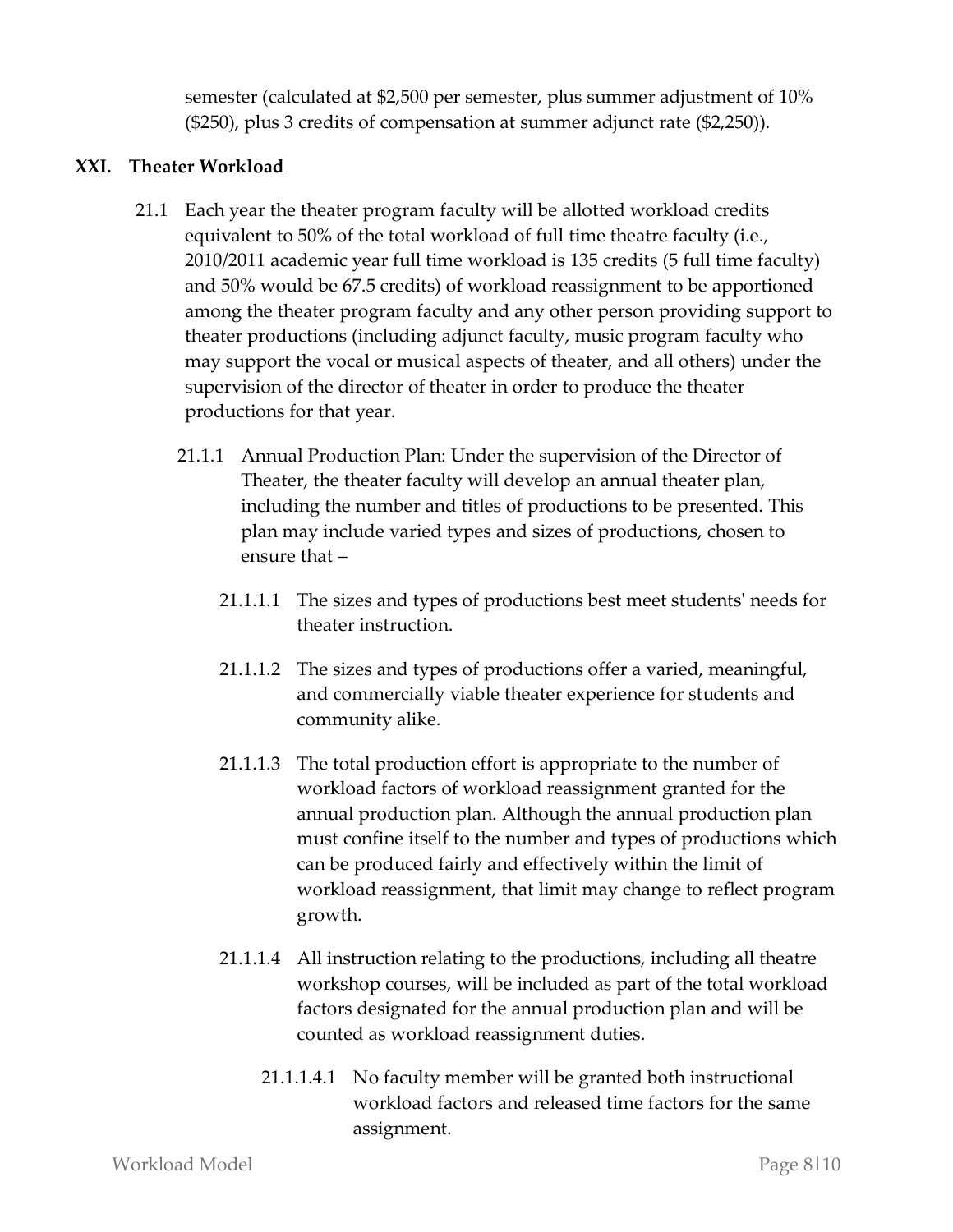21.1.1.4.2 Approval: During Spring Semester, the annual production plan for the following academic year will be submitted in writing to the division associate dean, detailing the types and number of productions and the specific allocation of the fifty-four workload factors among the different theatre faculty members. The plan's allocation of workload reassignment factors must be reviewed and approved or disapproved by the Fine Arts Department Chair, associate dean, and dean.

#### **XXII. Dance Workload**

- 22.1 Each year dance program faculty will be allotted forty workload factors of workload reassignment to be apportioned among dance program faculty and any other person providing support to the dance company or dance productions (including adjunct faculty, and all others) under the supervision of the director of dance, approved by the chair, associate dean, and dean.
	- 22.1.1 Annual Production Plan: The dance faculty will develop an annual dance plan, including the number and titles of productions to be presented. This plan may include varied types and sizes of productions, chosen to ensure that –
		- 22.1.1.1 The sizes and types of productions best meet students' needs for dance instruction.
		- 22.1.1.2 The sizes and types of dance performances are organized to offer meaningful dance experiences for students and community audience members.
		- 22.1.1.3 The total dance performance effort will be appropriate to the number of workload factors of workload reassignment granted for the program.
	- 22.1.2 All instruction relating specifically to the dance company will be included as part of the workload reassignment dance performance workload. No faculty member will be granted both instructional workload factors and workload reassignment workload factors for the same assignment.
	- 22.1.3 During spring semester, the annual dance company performance plan for the following academic year will be submitted in writing to the division associate dean, detailing the performance plans for the dance company and allocating the dance and technical support workload